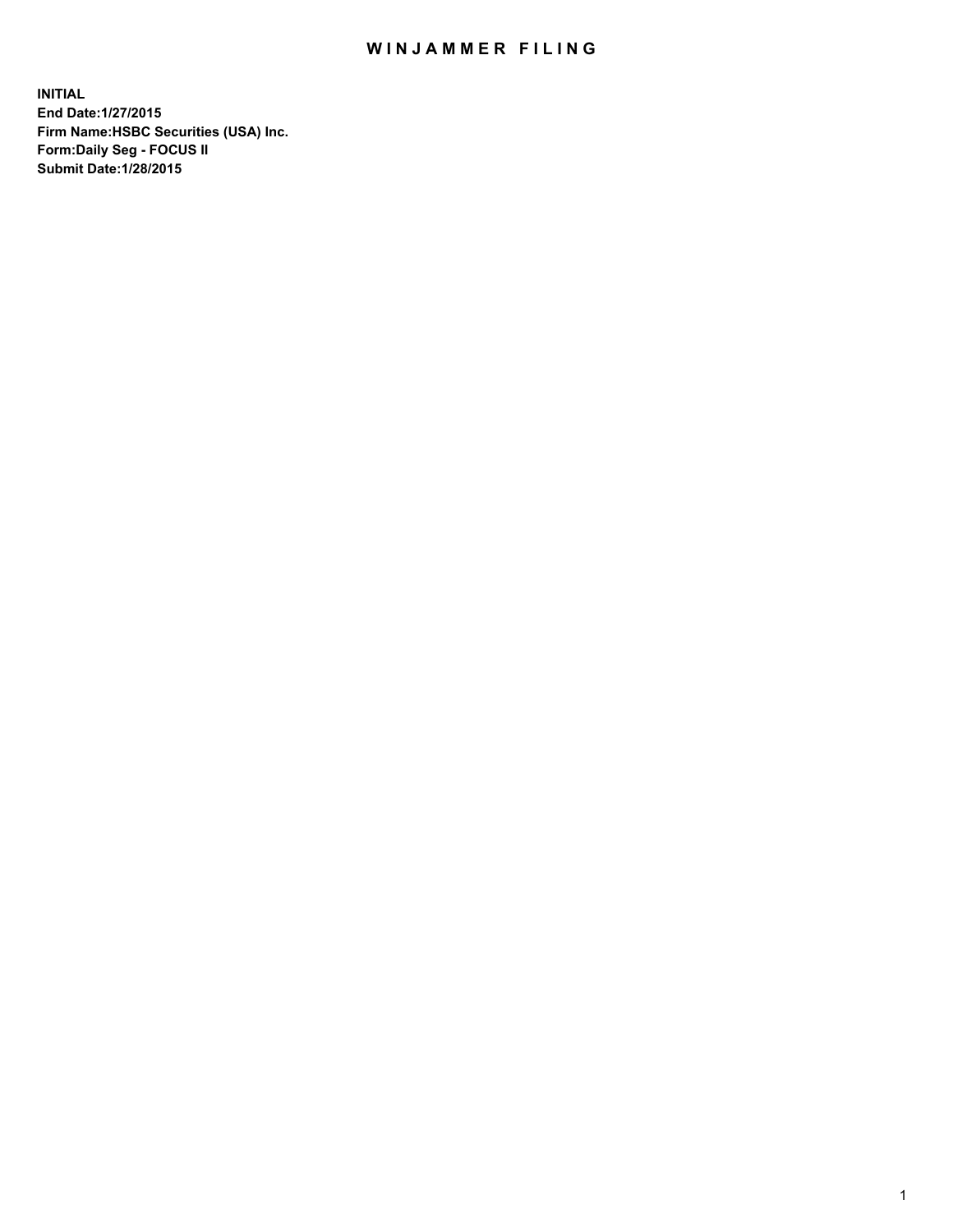## **INITIAL End Date:1/27/2015 Firm Name:HSBC Securities (USA) Inc. Form:Daily Seg - FOCUS II Submit Date:1/28/2015 Daily Segregation - Cover Page**

| Name of Company<br><b>Contact Name</b><br><b>Contact Phone Number</b><br><b>Contact Email Address</b>                                                                                                                                                                                                                          | <b>HSBC Securities (USA) Inc.</b><br>Steven richardson<br>212-525-6445<br>steven.richardson@us.hsbc.com |
|--------------------------------------------------------------------------------------------------------------------------------------------------------------------------------------------------------------------------------------------------------------------------------------------------------------------------------|---------------------------------------------------------------------------------------------------------|
| FCM's Customer Segregated Funds Residual Interest Target (choose one):<br>a. Minimum dollar amount: ; or<br>b. Minimum percentage of customer segregated funds required:%; or<br>c. Dollar amount range between: and; or<br>d. Percentage range of customer segregated funds required between: % and %.                        | 50,000,000<br>0 <sub>0</sub><br>0 <sub>0</sub>                                                          |
| FCM's Customer Secured Amount Funds Residual Interest Target (choose one):<br>a. Minimum dollar amount: ; or<br>b. Minimum percentage of customer secured funds required:%; or<br>c. Dollar amount range between: and; or<br>d. Percentage range of customer secured funds required between:% and%.                            | 10,000,000<br><u>0</u><br>0 <sub>0</sub><br>0 <sub>0</sub>                                              |
| FCM's Cleared Swaps Customer Collateral Residual Interest Target (choose one):<br>a. Minimum dollar amount: ; or<br>b. Minimum percentage of cleared swaps customer collateral required:% ; or<br>c. Dollar amount range between: and; or<br>d. Percentage range of cleared swaps customer collateral required between:% and%. | 30,000,000<br>00<br><u>00</u>                                                                           |

Attach supporting documents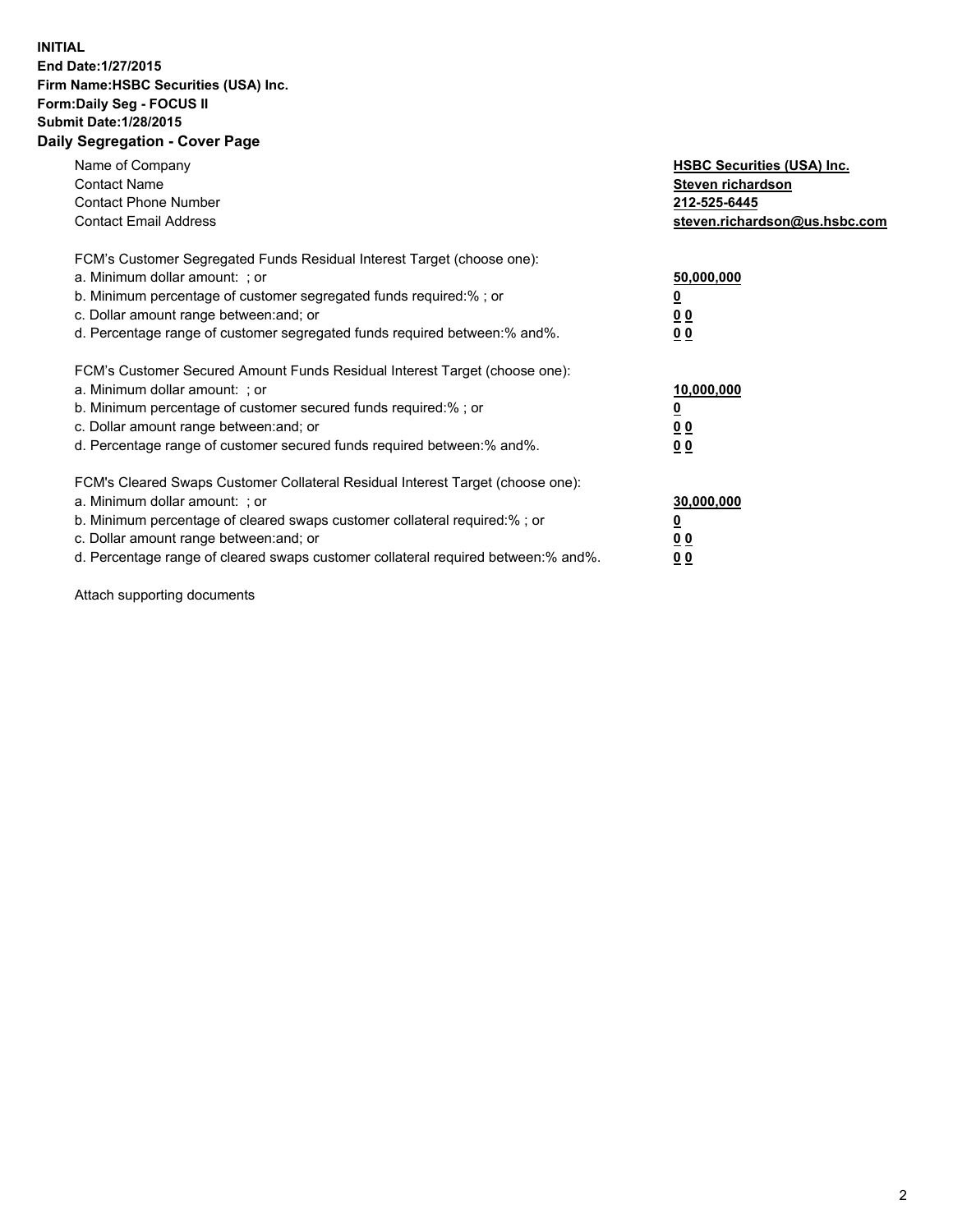**INITIAL End Date:1/27/2015 Firm Name:HSBC Securities (USA) Inc. Form:Daily Seg - FOCUS II Submit Date:1/28/2015 Daily Segregation - Secured Amounts**

Foreign Futures and Foreign Options Secured Amounts Amount required to be set aside pursuant to law, rule or regulation of a foreign government or a rule of a self-regulatory organization authorized thereunder **0** [7305] 1. Net ledger balance - Foreign Futures and Foreign Option Trading - All Customers A. Cash **74,553,855** [7315] B. Securities (at market) **32,520,608** [7317] 2. Net unrealized profit (loss) in open futures contracts traded on a foreign board of trade **45,040,489** [7325] 3. Exchange traded options a. Market value of open option contracts purchased on a foreign board of trade **0** [7335] b. Market value of open contracts granted (sold) on a foreign board of trade **0** [7337] 4. Net equity (deficit) (add lines 1. 2. and 3.) **152,114,952** [7345] 5. Account liquidating to a deficit and account with a debit balances - gross amount **778,395** [7351] Less: amount offset by customer owned securities **-775,476** [7352] **2,919** [7354] 6. Amount required to be set aside as the secured amount - Net Liquidating Equity Method (add lines 4 and 5) **152,117,871** [7355] 7. Greater of amount required to be set aside pursuant to foreign jurisdiction (above) or line 6. **152,117,871** [7360] FUNDS DEPOSITED IN SEPARATE REGULATION 30.7 ACCOUNTS 1. Cash in banks A. Banks located in the United States **29,639,820** [7500] B. Other banks qualified under Regulation 30.7 **0** [7520] **29,639,820** [7530] 2. Securities A. In safekeeping with banks located in the United States **77,520,608** [7540] B. In safekeeping with other banks qualified under Regulation 30.7 **0** [7560] **77,520,608** [7570] 3. Equities with registered futures commission merchants A. Cash **0** [7580] B. Securities **0** [7590] C. Unrealized gain (loss) on open futures contracts **0** [7600] D. Value of long option contracts **0** [7610] E. Value of short option contracts **0** [7615] **0** [7620] 4. Amounts held by clearing organizations of foreign boards of trade A. Cash **0** [7640] B. Securities **0** [7650] C. Amount due to (from) clearing organization - daily variation **0** [7660] D. Value of long option contracts **0** [7670] E. Value of short option contracts **0** [7675] **0** [7680] 5. Amounts held by members of foreign boards of trade A. Cash **45,467,809** [7700] B. Securities **0** [7710] C. Unrealized gain (loss) on open futures contracts **45,040,489** [7720] D. Value of long option contracts **0** [7730] E. Value of short option contracts **0** [7735] **90,508,298** [7740] 6. Amounts with other depositories designated by a foreign board of trade **0** [7760] 7. Segregated funds on hand **0** [7765] 8. Total funds in separate section 30.7 accounts **197,668,726** [7770] 9. Excess (deficiency) Set Aside for Secured Amount (subtract line 7 Secured Statement Page 1 from Line 8) **45,550,855** [7380] 10. Management Target Amount for Excess funds in separate section 30.7 accounts **32,062,693** [7780] 11. Excess (deficiency) funds in separate 30.7 accounts over (under) Management Target **13,488,162** [7785]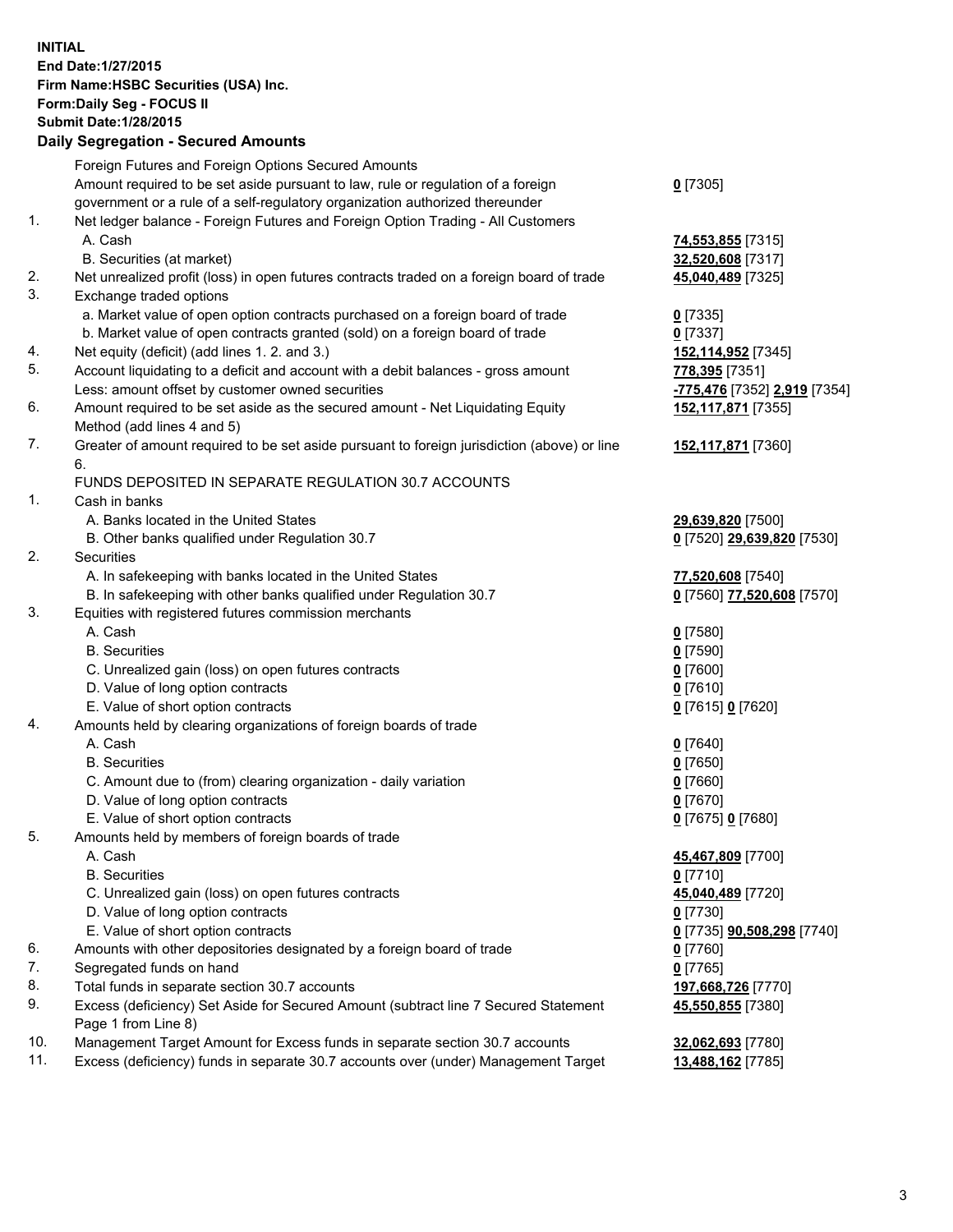| <b>INITIAL</b>                                               |                                                                                                                                     |                                                        |  |  |
|--------------------------------------------------------------|-------------------------------------------------------------------------------------------------------------------------------------|--------------------------------------------------------|--|--|
| End Date: 1/27/2015<br>Firm Name: HSBC Securities (USA) Inc. |                                                                                                                                     |                                                        |  |  |
| Form: Daily Seg - FOCUS II                                   |                                                                                                                                     |                                                        |  |  |
| <b>Submit Date: 1/28/2015</b>                                |                                                                                                                                     |                                                        |  |  |
| Daily Segregation - Segregation Statement                    |                                                                                                                                     |                                                        |  |  |
|                                                              |                                                                                                                                     |                                                        |  |  |
|                                                              | SEGREGATION REQUIREMENTS(Section 4d(2) of the CEAct)                                                                                |                                                        |  |  |
| 1.                                                           | Net ledger balance                                                                                                                  |                                                        |  |  |
|                                                              | A. Cash                                                                                                                             | 271, 153, 176 [7010]                                   |  |  |
|                                                              | B. Securities (at market)                                                                                                           | 622,637,202 [7020]                                     |  |  |
| 2.                                                           | Net unrealized profit (loss) in open futures contracts traded on a contract market                                                  | 57,377,006 [7030]                                      |  |  |
| 3.                                                           | Exchange traded options                                                                                                             |                                                        |  |  |
|                                                              | A. Add market value of open option contracts purchased on a contract market                                                         | 113,493,966 [7032]                                     |  |  |
|                                                              | B. Deduct market value of open option contracts granted (sold) on a contract market                                                 | -9,583,356 [7033]                                      |  |  |
| 4.<br>5.                                                     | Net equity (deficit) (add lines 1, 2 and 3)                                                                                         | 1,055,077,994 [7040]                                   |  |  |
|                                                              | Accounts liquidating to a deficit and accounts with                                                                                 |                                                        |  |  |
|                                                              | debit balances - gross amount<br>Less: amount offset by customer securities                                                         | 9,732,002 [7045]                                       |  |  |
| 6.                                                           | Amount required to be segregated (add lines 4 and 5)                                                                                | -9,729,844 [7047] 2,158 [7050]<br>1,055,080,152 [7060] |  |  |
|                                                              | FUNDS IN SEGREGATED ACCOUNTS                                                                                                        |                                                        |  |  |
| 7.                                                           | Deposited in segregated funds bank accounts                                                                                         |                                                        |  |  |
|                                                              | A. Cash                                                                                                                             | 9,939,191 [7070]                                       |  |  |
|                                                              | B. Securities representing investments of customers' funds (at market)                                                              | $0$ [7080]                                             |  |  |
|                                                              | C. Securities held for particular customers or option customers in lieu of cash (at                                                 | 75,032,171 [7090]                                      |  |  |
|                                                              | market)                                                                                                                             |                                                        |  |  |
| 8.                                                           | Margins on deposit with derivatives clearing organizations of contract markets                                                      |                                                        |  |  |
|                                                              | A. Cash                                                                                                                             | 243,667,386 [7100]                                     |  |  |
|                                                              | B. Securities representing investments of customers' funds (at market)                                                              | 145,206,487 [7110]                                     |  |  |
|                                                              | C. Securities held for particular customers or option customers in lieu of cash (at                                                 | 547,605,032 [7120]                                     |  |  |
|                                                              | market)                                                                                                                             |                                                        |  |  |
| 9.                                                           | Net settlement from (to) derivatives clearing organizations of contract markets                                                     | 45,700,589 [7130]                                      |  |  |
| 10.                                                          | Exchange traded options                                                                                                             |                                                        |  |  |
|                                                              | A. Value of open long option contracts                                                                                              | 113,493,966 [7132]                                     |  |  |
|                                                              | B. Value of open short option contracts                                                                                             | -9,583,356 [7133]                                      |  |  |
| 11.                                                          | Net equities with other FCMs                                                                                                        |                                                        |  |  |
|                                                              | A. Net liquidating equity                                                                                                           | 29,902,303 [7140]                                      |  |  |
|                                                              | B. Securities representing investments of customers' funds (at market)                                                              | 0 [7160]                                               |  |  |
|                                                              | C. Securities held for particular customers or option customers in lieu of cash (at                                                 | $0$ [7170]                                             |  |  |
|                                                              | market)                                                                                                                             |                                                        |  |  |
| 12.<br>13.                                                   | Segregated funds on hand                                                                                                            | $0$ [7150]                                             |  |  |
| 14.                                                          | Total amount in segregation (add lines 7 through 12)                                                                                | 1,200,963,769 [7180]                                   |  |  |
| 15.                                                          | Excess (deficiency) funds in segregation (subtract line 6 from line 13)<br>Management Target Amount for Excess funds in segregation | 145,883,617 [7190]                                     |  |  |
|                                                              |                                                                                                                                     | 50,000,000 [7194]                                      |  |  |

16. Excess (deficiency) funds in segregation over (under) Management Target Amount Excess

**95,883,617** [7198]